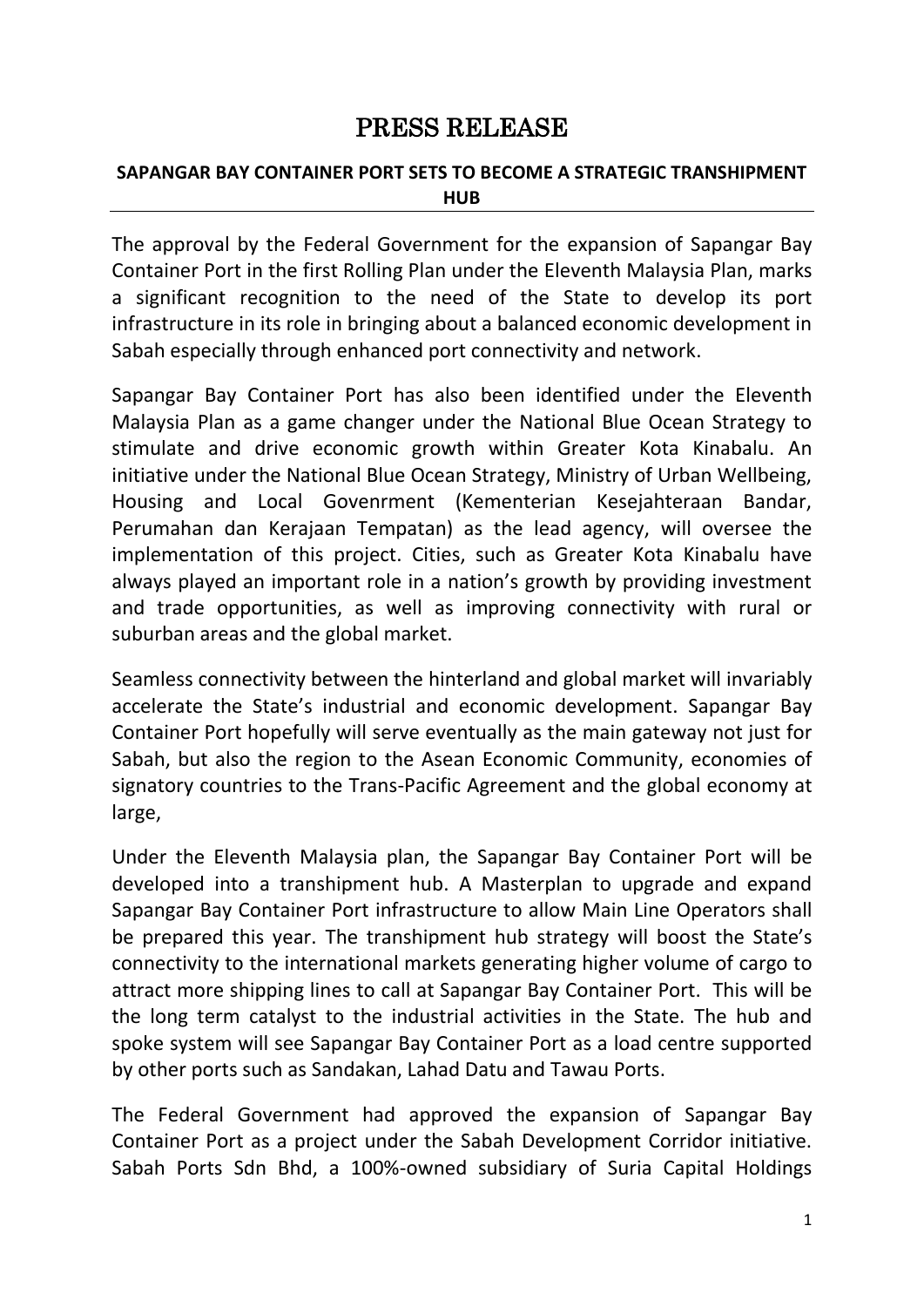Berhad, being the operator, has been appointed as the Implementing Agency. An amount of RM800 million has been allocated under the Eleventh Malaysia Plan, whereby funding will be staggered over a two year period (2016-2017). Under the arrangement, RM7 million is to be utilised within the first year of implementation and RM365 million for 2017.

The long term expansion plan will be carried out in phases commencing with the First Rolling Plan (2016-2017) under the Eleventh Malaysia Plan driven primarily by public investment through development expenditure. The long term plan, expected to be carried out up to 2030 will generate investment opportunities for the private sector in the provision of port services and activities as well as throughout the logistic supply chain. The Port with better facilities and deeper draft shall have the capacity of handling higher throughput of more than 1.0 million TEUs a year. With such capacity, it is expected to be able to boost efficiency to cater for bigger vessels such as the Panamax-size vessels. The expansion plan will also see the establishment of a Free Zone Area to complement the Port's role as a Transhipment Hub.

For the initial phase, the project will involve the expansion of its berth length from the current 500 meters to 1.2 km and the stacking area from 15 hectares to 60 hectares. With the additional operation area, the handling capacity is expected to increase to as much as 1.25 million TEUs (twenty equivalent unit size of containers) from the current 500,000 TEUs.

Currently, Sapangar Bay Container Port handled an average of about 300,000 TEUs a year, about 70 per cent of the total container throughput of Sabah. The growth has been on the uptrend at about 5 to 6 percent annually since the privatisation exercise.

Construction work for the first stage of the development will commence in early 2017 with expected completion by 2019. The Port Master Plan being prepared shall serve as a Blue Print to further develop the seaport and logistics industry in the State for the next 30 years. This will ensure sustainability of the port to continually support the economic development of the State.

The positioning of Sapangar Bay Container Port as the transhipment hub augurs well with the Port's strategic location along the main shipping route of the East Asian sea trade and being at the centre of the BIMP-Eaga region. Leveraging on this advantage, the supply-driven approach is anticipated to attract international Main Line Operators (MLOs) to hub at Sapangar Bay Container Port.